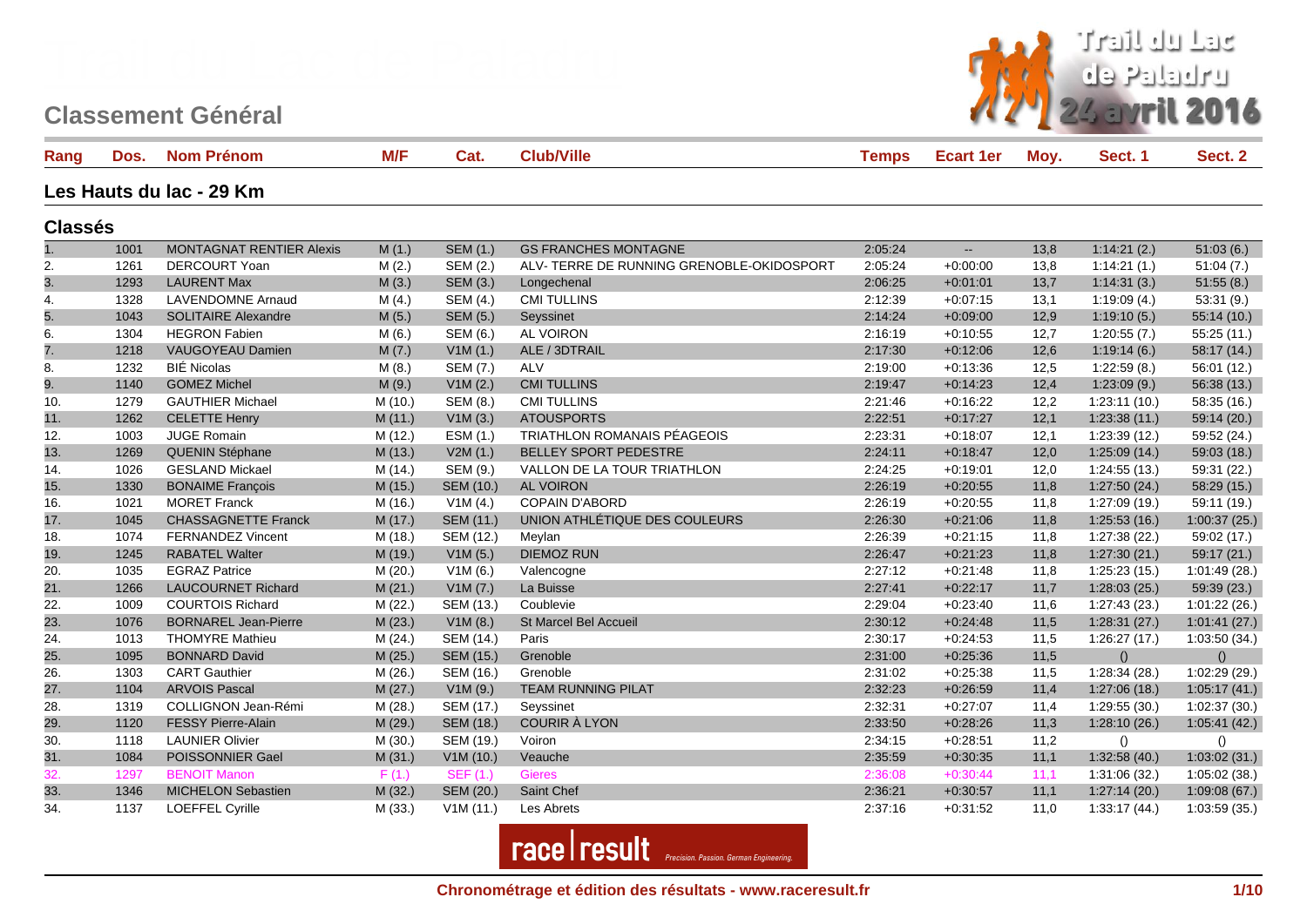

| Rang | Dos. | <b>Nom Prénom</b>        | M/F     | Cat.                    | <b>Club/Ville</b>          | <b>Temps</b> | <b>Ecart 1er</b> | Moy. | Sect. 1       | Sect. 2       |
|------|------|--------------------------|---------|-------------------------|----------------------------|--------------|------------------|------|---------------|---------------|
| 35.  | 1327 | SCHWARTZENTRUBER Arnaud  | M(34.)  | V1M(12.)                | <b>FOULÉE MUROISE</b>      | 2:37:33      | $+0.32:09$       | 11,0 | 1:32:18(37)   | 1:05:15(40.)  |
| 36.  | 1230 | SIOR Adrien              | M (35.) | SEM (21.)               | AS RANDONNEURS DE RUY      | 2:37:39      | $+0.32:15$       | 11,0 | 1:31:49 (36.) | 1:05:50(43.)  |
| 37.  | 1123 | DELPEYROU Michael        | M (36.) | V1M(13.)                | NO PAIN NO GAIN            | 2:38:30      | $+0.33:06$       | 10,9 | 1:31:25(33.)  | 1:07:05(52.)  |
| 38.  | 1260 | <b>AUTIER Fabrice</b>    | M (37.) | V1M(14.)                | <b>TRI'ALP MOIRANS</b>     | 2:38:52      | $+0.33:28$       | 10,9 | 1:34:02(45.)  | 1:04:51(37.)  |
| 39.  | 1097 | <b>GARCIA Florent</b>    | M (38.) | SEM (22.)               | Lans En Vercors            | 2:38:58      | $+0.33.34$       | 10,9 | 1:35:24(52)   | 1:03:34(33)   |
| 40.  | 1126 | <b>ROBERT Patrick</b>    | M (39.) | V2M(2.)                 | Reaumont                   | 2:39:06      | $+0.33:42$       | 10,9 | 1:32:26 (38.) | 1:06:40(50.)  |
| 41.  | 1029 | <b>BERNAGAUD Cyrille</b> | M(40.)  | V1M(15.)                | <b>Bron</b>                | 2:39:09      | $+0:33:45$       | 10,9 | 1:33:02(42)   | 1:06:07(46.)  |
| 42.  | 1067 | <b>GUION David</b>       | M (41.) | V1M(16.)                | Messimy                    | 2:39:23      | $+0:33:59$       | 10,9 | 1:32:56 (39.) | 1:06:28(49)   |
| 43.  | 1200 | <b>SEGATA Laurent</b>    | M (42.) | V1M(17.)                | Valbonnais                 | 2:39:23      | $+0.33.59$       | 10,9 | 1:35:54(57.)  | 1:03:30(32.)  |
| 44.  | 1002 | <b>LEFEBVRE Cecile</b>   | F(2.)   | <b>SEF (2.)</b>         | <b>TRACE DE TRAIL</b>      | 2:39:29      | $+0:34:05$       | 10,9 | 1:33:13(43)   | 1:06:17(47)   |
| 45.  | 1075 | <b>DUPONT Ludovic</b>    | M (43.) | V1M(18.)                | Tullins                    | 2:39:33      | $+0.34:09$       | 10,9 | 1:30:27(31.)  | 1:09:07(66.)  |
| 46.  | 1289 | <b>COMPARET Nicolas</b>  | M(44.)  | SEM (23.)               | Grenoble                   | 2:40:13      | $+0.34.49$       | 10,8 | 1:35:42(55.)  | 1:04:31(36.)  |
| 47.  | 1207 | <b>QUESNOT Charles</b>   | M (45.) | SEM (24.)               | Saint Egreve               | 2:40:18      | $+0.34.54$       | 10,8 | 1:32:59(41.)  | 1:07:19(53)   |
| 48.  | 1199 | <b>GAILHOT Eric</b>      | M (46.) | V1M(19.)                | <b>St Geoirs</b>           | 2:40:34      | $+0:35:10$       | 10,8 | 1:34:29(47.)  | 1:06:05(45)   |
| 49.  | 1210 | DE BEAUREPAIRE Olivier   | M(47.)  | V1M(20.)                | Claix                      | 2:40:41      | $+0:35:17$       | 10,8 | 1:35:32(53)   | 1:05:09(39)   |
| 50.  | 1033 | <b>FUET Benoit</b>       | M (48.) | SEM (25.)               | <b>ACAP PRESSINS</b>       | 2:40:41      | $+0:35:17$       | 10,8 | 1:34:21(46.)  | 1:06:21(48.)  |
| 51.  | 1052 | VISINI Fabien            | M (49.) | SEM (26.)               | <b>CHAUD LES PATTES</b>    | 2:42:00      | $+0.36.36$       | 10,7 | 1:35:17(51.)  | 1:06:44(51.)  |
| 52.  | 1136 | PAPILLON Stephane        | M (50.) | V1M(21.)                | Villefranche               | 2:42:29      | $+0.37:05$       | 10,7 | 1:36:32(60.)  | 1:05:57(44.)  |
| 53.  | 1267 | <b>MATHEZ Simon</b>      | M(51.)  | SEM (27.)               | Rumilly                    | 2:43:02      | $+0.37:38$       | 10,6 | 1:29:17(29.)  | 1:13:45(97.)  |
| 54.  | 1322 | <b>OULHEN Fabien</b>     | M (52.) | SEM (28.)               | Saint Maurice Sur Dargoire | 2:43:09      | $+0:37:45$       | 10,6 | 1:35:01(49)   | 1:08:08(60)   |
| 55.  | 1063 | <b>CLOT Robin</b>        | M (53.) | SEM (29.)               | Domene                     | 2:43:09      | $+0:37:45$       | 10,6 | 1:31:45(34.)  | 1:11:25(80.)  |
| 56.  | 1188 | <b>CHAPOT Eric</b>       | M (54.) | V1M (22.)               | Saint Rambert D'albon      | 2:43:42      | $+0:38:18$       | 10,6 | 1:34:44(48.)  | 1:08:58(65)   |
| 57.  | 1334 | <b>BEJUIS Thierry</b>    | M (55.) | V2M(3.)                 | <b>CALOR CE</b>            | 2:43:43      | $+0.38:19$       | 10,6 | 1:35:52(56.)  | 1:07:51(56.)  |
| 58.  | 1333 | <b>YOL Alexandre</b>     | M (56.) | V1M(23.)                | N                          | 2:43:53      | $+0:38:29$       | 10,6 | 1:35:07(50.)  | 1:08:46 (64.) |
|      | 1103 | <b>GÖTZ Lou</b>          | F(3.)   | <b>SEF</b>              | <b>Thonon Les Bains</b>    | 2:44:22      | $+0:38:58$       | 10,5 | 1:36:27(59)   | 1:07:56(57.)  |
| 60.  | 1336 | <b>DUGUE Baptiste</b>    | M (57.) | SEM (30.)               | <b>TEAM RAIDLIGHT</b>      | 2:44:33      | $+0.39.09$       | 10,5 | 1:36:10(58.)  | 1:08:24(61.)  |
| 61.  | 1339 | <b>TOURNAY Alexis</b>    | M (58.) | SEM (31.)               | Corenc                     | 2:45:52      | $+0.40:28$       | 10,4 | 1:35:38(54)   | 1:10:14(71.)  |
| 62.  | 1234 | <b>BARBIER Virginie</b>  | F(4.)   | V1F(1.)                 | SAÔNE MONT D OR NATURE     | 2:46:07      | $+0:40:43$       | 10,4 | 1:38:25(65)   | 1:07:43(54.)  |
| 63.  | 1281 | <b>VIGNON Pascal</b>     | M (59.) | V1M (24.)               | <b>RUNADICT</b>            | 2:46:57      | $+0.41:33$       | 10,4 | 1:38:13(64)   | 1:08:44(63)   |
| 64.  | 1015 | SAVOYAT Louis            | M(60.)  | ESM (2.)                | Montreuil                  | 2:47:47      | $+0:42:23$       | 10,3 | 1:31:46 (35.) | 1:16:01(114.) |
|      | 1321 | <b>GALINDO Amandine</b>  | F(5)    | SEF <sub>1</sub><br>(4) | <b>EC SARTROUVILLE</b>     | 2:48:03      | $+0:42:39$       | 10.3 | 1:38:32(69)   | 1:09:31(69)   |
| 66.  | 1012 | <b>DEPARDON Thomas</b>   | M (61.) | ESM (3.)                | Valencogne                 | 2:48:50      | $+0.43.26$       | 10,3 | 1:40:53 (82.) | 1:07:58 (58.) |
| 67.  | 1306 | <b>DUBOST Alain</b>      | M (62.) | V2M(4.)                 | Lyon                       | 2:49:12      | $+0:43:48$       | 10,2 | 1:38:30(68)   | 1:10:42(75.)  |
| 68.  | 1342 | <b>GUILLAUD Michael</b>  | M (63.) | SEM (32.)               | St Andre Le Gaz            | 2:49:15      | $+0:43:51$       | 10,2 | 1:40:39 (78.) | 1:08:36(62)   |
| 69.  | 1022 | <b>GENETIER Fabien</b>   | M(64.)  | V1M(25.)                | <b>ACAP PRESSINS</b>       | 2:49:25      | $+0.44:01$       | 10,2 | 1:41:18(87)   | 1:08:08(59)   |
| 70.  | 1149 | LE ROUX Thierry          | M (65.) | SEM (33.)               | Saint Martin D'hères       | 2:49:27      | $+0:44:03$       | 10,2 | 1:41:37(91.)  | 1:07:51 (55.) |
| 71.  | 1345 | <b>PHILIP Laurent</b>    | M(66.)  | V2M(5.)                 | <b>CAT ATLHE</b>           | 2:50:09      | $+0.44.45$       | 10,2 | 1:40:52(81)   | 1:09:17(68.)  |
| 72.  | 1337 | <b>BROTEL Xavier</b>     | M (67.) | SEM (34.)               | Meylan                     | 2:51:17      | $+0.45.53$       | 10,1 | 1:41:00(84)   | 1:10:17(72)   |

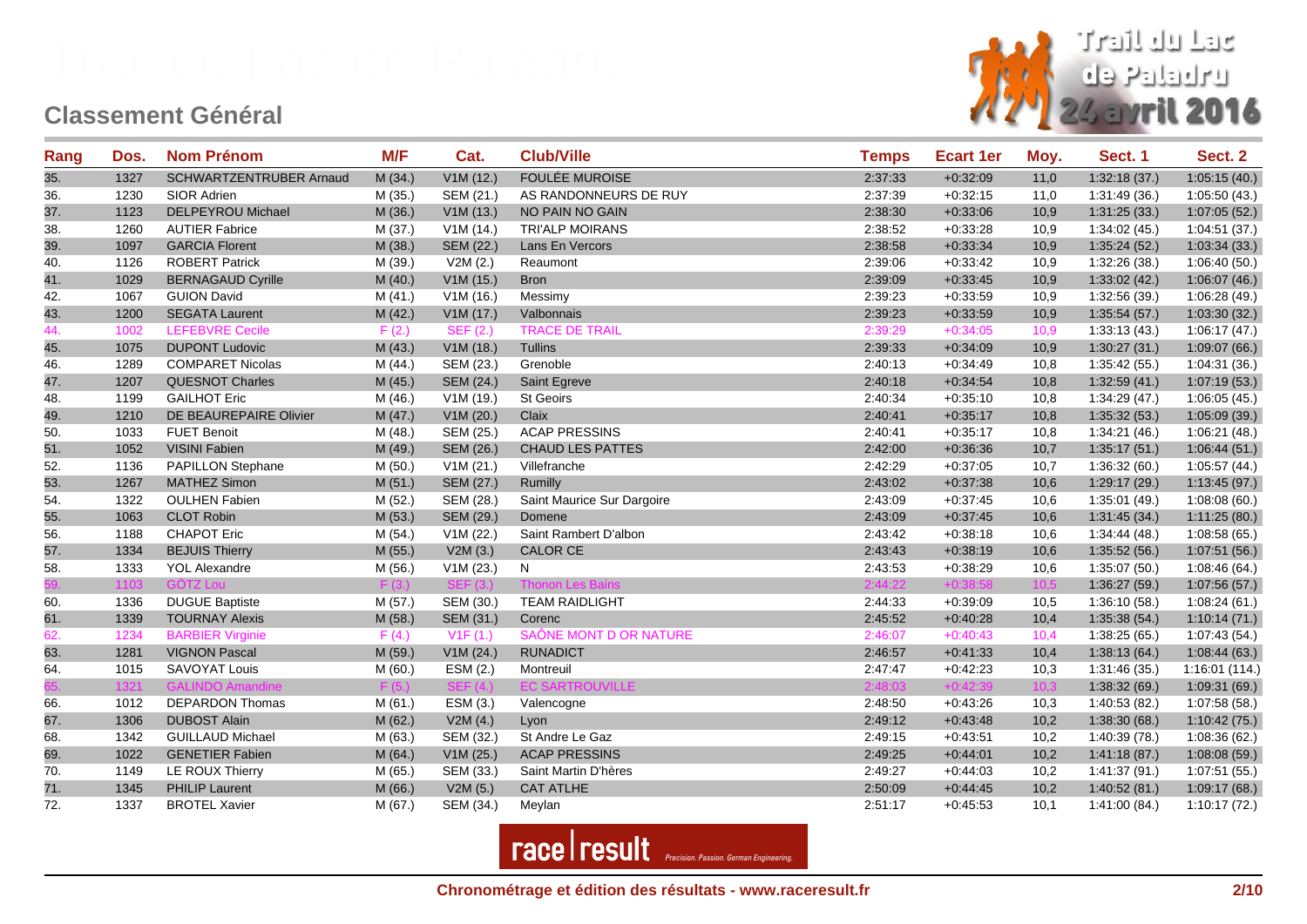

| Rang | Dos. | <b>Nom Prénom</b>          | M/F     | Cat.            | <b>Club/Ville</b>                            | <b>Temps</b> | <b>Ecart 1er</b> | Moy. | Sect. 1        | Sect. 2        |
|------|------|----------------------------|---------|-----------------|----------------------------------------------|--------------|------------------|------|----------------|----------------|
| 73.  | 1121 | <b>MICHON Alexis</b>       | M (68.) | SEM (35.)       | Lyon                                         | 2:51:50      | $+0.46:26$       | 10,1 | 1:38:06(63)    | 1:13:45(96.)   |
| 74.  | 1276 | <b>REPIQUET Fabien</b>     | M (69.) | SEM (36.)       | Villeurbanne                                 | 2:51:55      | $+0:46:31$       | 10,1 | 1:40:06 (73.)  | 1:11:49(81.)   |
| 75.  | 1178 | SIMONNOT Sebastien         | M (70.) | V1M(26.)        | <b>Saint Priest</b>                          | 2:52:10      | $+0.46:46$       | 10,1 | 1:38:50(70.)   | 1:13:21(89)    |
| 76.  | 1150 | <b>CHATELAIS Georges</b>   | M(71.)  | V1M (27.)       | Fitilieu                                     | 2:52:53      | $+0:47:29$       | 10,0 | 1:40:30 (75.)  | 1:12:24(84.)   |
| 77.  | 1179 | <b>GIACOMAZZI Vincent</b>  | M(72.)  | SEM (37.)       | <b>URIAGE RUNNING</b>                        | 2:52:58      | $+0.47.34$       | 10,0 | 1:38:27(67)    | 1:14:31(104.)  |
| 78.  | 1182 | <b>BLAIZE Alexis</b>       | M (73.) | SEM (38.)       | Pajay                                        | 2:53:48      | $+0:48:24$       | 10,0 | 1:43:19 (98.)  | 1:10:30(73)    |
| 79.  | 1050 | <b>MARTINOD Jacques</b>    | M(74.)  | V3M(1.)         | Domarin                                      | 2:54:06      | $+0.48:42$       | 9,9  | 1:42:16(94.)   | 1:11:50(82)    |
| 80.  | 1205 | ROUX Raphael               | M (75.) | SEM (39.)       | Lyon                                         | 2:54:09      | $+0.48.45$       | 9,9  | 1:41:14(86.)   | 1:12:55(86.)   |
| 81.  | 1270 | <b>GUITTON Vincent</b>     | M (76.) | SEM (40.)       | Villeurbanne                                 | 2:54:09      | $+0.48.45$       | 9,9  | 1:43:22(99.)   | 1:10:47(76.)   |
| 82.  | 1079 | <b>JACOLIN Arnaury</b>     | M (77.) | SEM (41.)       | Le Pin                                       | 2:54:10      | $+0.48.46$       | 9,9  | 1:43:30 (101.) | 1:10:41(74)    |
|      | 1190 | <b>AUGER Laurence</b>      | F(6.)   | V2F(1.)         | LES FOULÉES DU PAS'SAGE                      | 2:54:32      | $+0:49:08$       | 9,9  | 1:41:35(90.)   | 1:12:58(87)    |
| 84.  | 1248 | <b>LAURENT Guillaume</b>   | M (78.) | SEM (42.)       | Bourgoin Jallieu                             | 2:54:37      | $+0.49:13$       | 9,9  | 1:41:08(85.)   | 1:13:29(90.)   |
| 85.  | 1181 | <b>DUDILLIEU Arnaud</b>    | M (79.) | SEM (43.)       | Sillans                                      | 2:54:38      | $+0.49.14$       | 9,9  | 1:40:33(76.)   | 1:14:06 (100.) |
| 86.  | 1308 | SKOPINSKI Julien           | M (80.) | SEM (44.)       | <b>Bonneville</b>                            | 2:54:43      | $+0.49:19$       | 9,9  | 1:38:26(66)    | 1:16:18(115.)  |
| 87.  | 1161 | <b>DANIEL Julien</b>       | M(81.)  | SEM (45.)       | <b>ALE TRIATHLON</b>                         | 2:54:55      | $+0.49:31$       | 9,9  | 1:41:00(83.)   | 1:13:56(99.)   |
| 88.  | 1350 | <b>PERCONTE Patrick</b>    | M (82.) | V1M (28.)       | Gieres                                       | 2:54:56      | $+0.49.32$       | 9,9  | 1:40:48(80.)   | 1:14:08(101.)  |
|      | 1277 | <b>MOUSSERON Charlotte</b> | F(7)    |                 | Villeurbanne                                 | 2:55:23      | $+0:49:59$       | 9.9  | 1:41:31(88.)   | 1:13:52(98.)   |
| 90.  | 1286 | CHAPELON Jean-Rémi         | M (83.) | SEM (46.)       | Saint-Martin D'hères                         | 2:55:24      | $+0.50:00$       | 9,9  | 1:41:47(93.)   | 1:13:37(93.)   |
| 91.  | 1047 | <b>DENOYEL Bertrand</b>    | M (84.) | SEM (47.)       | Villefranche Sur Saone                       | 2:55:33      | $+0:50:09$       | 9,9  | 1:45:36 (116.) | 1:09:58(70.)   |
| 92.  | 1169 | VAN BERKEL Matthieu        | M (85.) | SEM (48.)       | Lyon                                         | 2:55:42      | $+0:50:18$       | 9,9  | 1:44:37 (108.) | 1:11:05(78.)   |
| 93.  | 1287 | <b>LECOQ Xavier</b>        | M (86.) | SEM (49.)       | Voiron                                       | 2:55:51      | $+0:50:27$       | 9,8  | 1:40:21(74.)   | 1:15:30 (109.) |
| 94.  | 1235 | <b>OCHIN Maxime</b>        | M (87.) | SEM (50.)       | Lyon                                         | 2:57:09      | $+0.51.45$       | 9,8  | 1:46:17 (125.) | 1:10:53(77.)   |
|      | 1059 | <b>ZELMATI Laurence</b>    | F(8)    | V2F(2.)         | <b>Bourgoin Jallieu</b>                      | 2:57:13      | $+0:51:49$       | 9,8  | 1:45:59 (121.) | 1:11:14(79)    |
| 96.  | 1247 | <b>HURAUX Laetitia</b>     | F(9.)   | V1F(2.)         | Le Perier                                    | 2:57:45      | $+0:52:21$       | 9,7  | 1:44:16 (104.) | 1:13:30(91.)   |
| 97.  | 1163 | <b>MORENO Gilbert</b>      | M (88.) | V1M(29.)        | <b>OXYGENE</b>                               | 2:57:47      | $+0.52:23$       | 9,7  | 1:40:37(77)    | 1:17:10(125.)  |
| 98.  | 1141 | <b>SIMON Guylaine</b>      | F(10.)  | V2F(3.)         | FOULÉES DE ST GERMAIN EN LAYE                | 2:57:58      | $+0:52:34$       | 9,7  | 1:45:28 (114.) | 1:12:30(85.)   |
|      | 1090 | <b>PONCET Beatrice</b>     | F(11.)  | V2F(4.)         | <b>OXYGENE SAINT-ETIENNE DE SAINT GEOIRS</b> | 2:59:04      | $+0:53:40$       | 9,7  | 1:44:31 (106.) | 1:14:33 (105.) |
| 100. | 1056 | <b>JULLIEN Michel</b>      | M (89.) | V2M(6.)         | Les Avenieres                                | 2:59:45      | $+0.54:21$       | 9,6  | 1:46:12 (123.) | 1:13:34(92.)   |
| 101. | 1202 | CHOLLAT-NAMY Jean-Jacques  | M (90.) | V2M(7.)         | Le Pin                                       | 2:59:56      | $+0.54.32$       | 9,6  | 1:43:26(100.)  | 1:16:30 (116.) |
| 102. | 1168 | MÉDALIN-BERNARD Bruno      | M (91.) | V1M(30.)        | Vif                                          | 2:59:57      | $+0.54.33$       | 9,6  | 1:45:45 (119.) | 1:14:13(102.)  |
| 103. | 1295 | <b>FAUCHERAND Philippe</b> | M (92.) | V2M(8.)         | Voiron                                       | 3:00:29      | $+0.55:05$       | 9,6  | 1:46:47 (126.) | 1:13:42(95.)   |
| 104. | 1225 | <b>CASIER Catherine</b>    | F(12.)  | V1F(3.)         | <b>ILZONLAPATATE</b>                         | 3:00:50      | $+0:55:26$       | 9,6  | 1:45:42(118.)  | 1:15:08 (106.) |
| 105. | 1226 | <b>CASIER Bruno</b>        | M (93.) | V2M (9.)        | <b>ILZONLAPATATE</b>                         | 3:00:51      | $+0.55:27$       | 9,6  | 1:45:40 (117.) | 1:15:12(107.)  |
| 106. | 1282 | <b>TAVERNA Florent</b>     | M (94.) | SEM (51.)       | Grenoble                                     | 3:01:10      | $+0.55.46$       | 9,6  | 1:44:18 (105.) | 1:16:52 (123.) |
| 107. | 1025 | <b>JOUVEL Nicolas</b>      | M (95.) | V1M(31.)        | <b>TRGV</b>                                  | 3:01:17      | $+0.55.53$       | 9,5  | 1:48:02 (135.) | 1:13:16(88.)   |
| 108. | 1185 | <b>GONZALEZ Cecile</b>     | F(13.)  | <b>SEF (6.)</b> | Grenoble                                     | 3:01:22      | $+0:55:58$       | 9,5  | 1:45:26 (113.) | 1:15:57 (113.) |
| 109. | 1054 | <b>GAUTHIER Sylvain</b>    | M (96.) | SEM (52.)       | Vienne                                       | 3:01:51      | $+0.56:27$       | 9,5  | 1:44:36 (107.) | 1:17:15(127.)  |
| 110. | 1189 | <b>LEGROS Martial</b>      | M (97.) | V1M(32.)        | Le Pont de Beauvoisin                        | 3:01:56      | $+0.56.32$       | 9,5  | 1:45:18(111.)  | 1:16:38(117.)  |

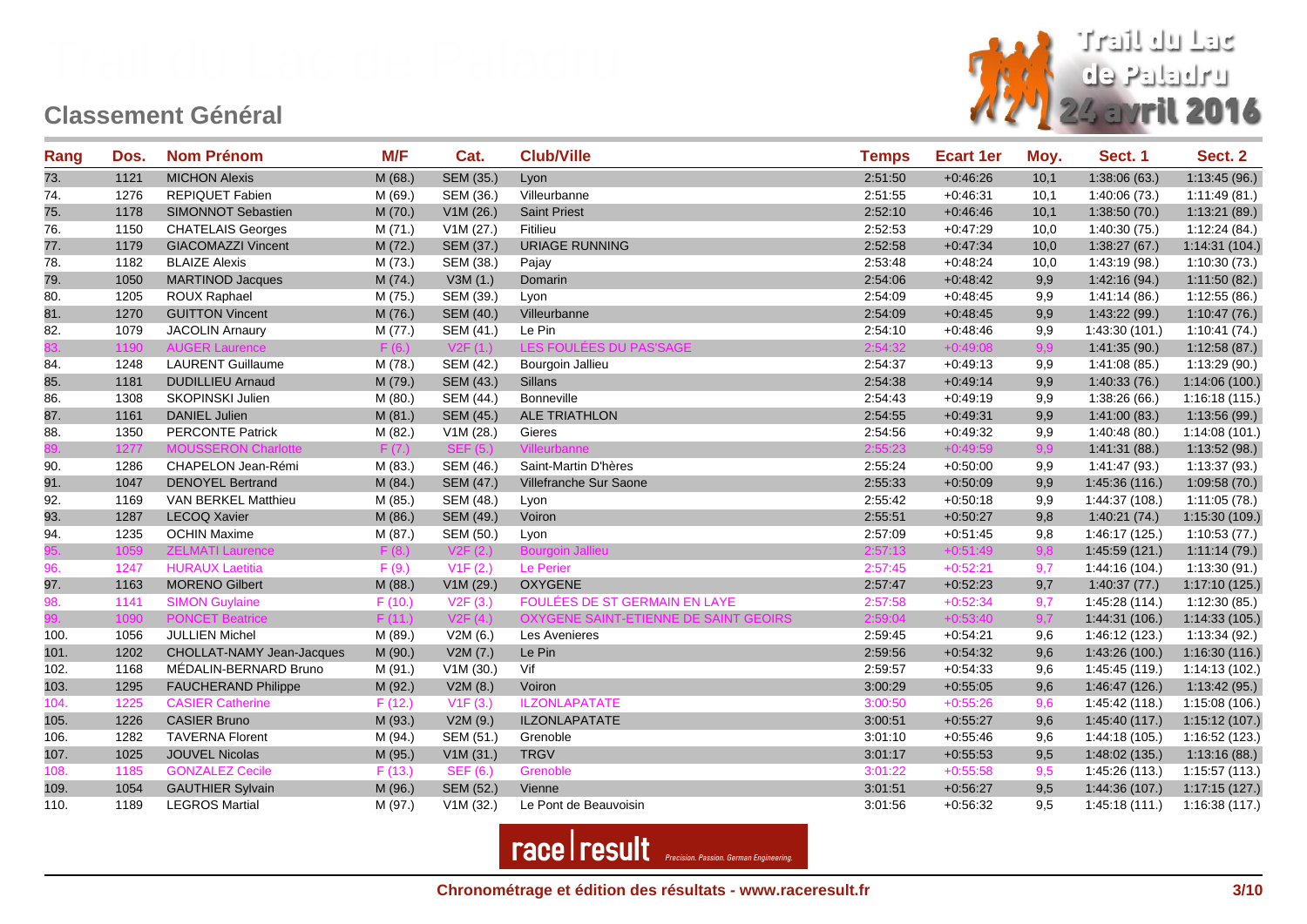

| Rang | Dos. | <b>Nom Prénom</b>               | M/F      | Cat.      | <b>Club/Ville</b>             | <b>Temps</b> | <b>Ecart 1er</b> | Moy. | Sect. 1        | Sect. 2        |
|------|------|---------------------------------|----------|-----------|-------------------------------|--------------|------------------|------|----------------|----------------|
| 111. | 1071 | <b>TOURNOUD Stephane</b>        | M (98.)  | V1M(33.)  | Saint Verand                  | 3:02:12      | $+0.56.48$       | 9,5  | ()             | ()             |
| 112. | 1020 | <b>BARRET Edouard</b>           | M (99.)  | SEM (53.) | Lyon                          | 3:02:25      | $+0.57:01$       | 9,5  | 1:41:42 (92.)  | 1:20:43 (157.) |
| 113. | 1290 | <b>MACE Baptiste</b>            | M (100.) | SEM (54.) | TEAM SOLEIL NOIR LIVE UNITED  | 3:02:46      | $+0.57:22$       | 9,5  | 1:40:46(79)    | 1:22:00 (174.) |
| 114. | 1256 | <b>DROUET Charles</b>           | M (101.) | V1M (34.) | Anjou                         | 3:02:49      | $+0.57:25$       | 9,5  | 1:48:31 (143.) | 1:14:19(103.)  |
| 115. | 1110 | <b>BERGONZOLI Ludo</b>          | M (102.) | SEM (55.) | Grenoble                      | 3:02:50      | $+0.57:26$       | 9,5  | 1:46:00(122.)  | 1:16:50 (122.) |
| 116. | 1298 | <b>SADIN Christian</b>          | M (103.) | V2M (10.) | Satolas Et Bonce              | 3:03:03      | $+0.57:39$       | 9,5  | 1:46:15 (124.) | 1:16:49 (121.) |
| 117. | 1352 | <b>DERCOURT Eric</b>            | M (104.) | V2M(11.)  | L'albenc                      | 3:03:21      | $+0.57:57$       | 9,4  | 1:47:45 (132.) | 1:15:36(110.)  |
| 118. | 1039 | <b>LASCOLS Philippe</b>         | M (105.) | V2M (12.) | Saint Prim                    | 3:03:31      | $+0.58:07$       | 9,4  | 1:45:07(110.)  | 1:18:25 (137.) |
| 119. | 1259 | <b>MELKA David</b>              | M (106.) | V1M(35.)  | Diemoz                        | 3:03:35      | $+0.58:11$       | 9,4  | 1:42:48(95.)   | 1:20:47 (158.) |
| 120. | 1338 | <b>BLEICHER Philippe</b>        | M (107.) | V2M(13.)  | Domene                        | 3:03:38      | $+0.58.14$       | 9,4  | 1:48:14 (138.) | 1:15:24 (108.) |
| 121. | 1072 | <b>DUMAS Mathieu</b>            | M (108.) | V1M(36.)  | Villeurbanne                  | 3:03:46      | $+0.58:22$       | 9,4  | 1:44:03(102.)  | 1:19:43 (148.) |
| 122. | 1094 | <b>BIETRIX Florent</b>          | M (109.) | V1M (37.) | Veurey Voroize                | 3:04:06      | $+0.58.42$       | 9,4  | 1:48:24 (141.) | 1:15:42(111.)  |
| 123. | 1132 | <b>HERBIN Christophe</b>        | M (110.) | V1M(38.)  | Novalaise                     | 3:04:25      | $+0.59:01$       | 9,4  | 1:47:40 (130.) | 1:16:45(118.)  |
| 124. | 1214 | <b>FÉRAUD Patrick</b>           | M (111.) | V1M(39.)  | Meylan                        | 3:05:11      | $+0.59.47$       | 9,3  | 1:48:23 (140.) | 1:16:49 (120.) |
| 125. | 1191 | <b>PANICO Mathieu</b>           | M (112.) | SEM (56.) | Saint Rambert D'albon         | 3:05:27      | $+1:00:03$       | 9,3  | 1:42:51 (96.)  | 1:22:36 (182.) |
| 126. | 1219 | <b>REBOUD Laurent</b>           | M (113.) | SEM (57.) | La Cote Saint Andre           | 3:05:45      | $+1:00:21$       | 9,3  | 1:45:33 (115.) | 1:20:12 (152.) |
| 127. | 1044 | <b>BERTHIER Patrick</b>         | M (114.) | V2M(14.)  | St Laurent Du Pont            | 3:05:45      | $+1:00:21$       | 9,3  | 1:48:27 (142.) | 1:17:18(130.)  |
| 128. | 1172 | <b>JOSSELIN Kevin</b>           | M (115.) | SEM (58.) | Fontaine                      | 3:05:52      | $+1:00:28$       | 9,3  | 1:37:55(62.)   | 1:27:57 (227.) |
| 129. | 1288 | <b>KISEL Matthieu</b>           | M (116.) | SEM (59.) | <b>BEL'DONNE RUNNING</b>      | 3:06:50      | $+1:01:26$       | 9,3  | 1:45:21 (112.) | 1:21:29 (167.) |
| 130. | 1233 | RIONDET Nicolas                 | M (117.) | V1M(40.)  | LES BRISEURS DE MONTAGNE      | 3:07:05      | $+1:01:41$       | 9,3  | 1:55:02 (202.) | 1:12:03(83)    |
| 131. | 1252 | <b>SAUBIN Christophe</b>        | M (118.) | V1M(41.)  | <b>UAC MORESTEL</b>           | 3:07:12      | $+1:01:48$       | 9,2  | 1:46:53(127.)  | 1:20:20(154.)  |
| 132. | 1006 | <b>FONTANEL Cedric</b>          | M (119.) | V1M(42.)  | RANDONNEUR DE RUY             | 3:07:45      | $+1:02:21$       | 9,2  | 1:39:46(71)    | 1:27:59 (228.) |
| 133. | 1105 | <b>LABOURI Maurin</b>           | M (120.) | SEM (60.) | Artas                         | 3:07:48      | $+1:02:24$       | 9,2  | ()             | ()             |
| 134. | 1315 | <b>GOLFIER Christophe</b>       | M (121.) | V2M(15.)  | <b>TRIALP MOIRANS</b>         | 3:07:56      | $+1:02:32$       | 9,2  | 1:48:12 (137.) | 1:19:44 (149.) |
| 135. | 1091 | <b>CASAGRANDA Remy</b>          | M (122.) | SEM (61.) | Dullin                        | 3:08:43      | $+1:03:19$       | 9,2  | 1:41:33(89)    | 1:27:11 (220.) |
| 136. | 1329 | <b>VILLERMET Fabrice</b>        | M (123.) | V1M(43.)  | Grenoble                      | 3:08:46      | $+1:03:22$       | 9,2  | 1:49:15 (145.) | 1:19:31 (147.) |
| 137. | 1162 | <b>CHORRIER-COLLET Josselin</b> | M (124.) | SEM (62.) | Vourey                        | 3:08:46      | $+1:03:22$       | 9,2  | 1:50:19 (152.) | 1:18:28(139.)  |
| 138. | 1017 | <b>BEAUVILLE Quentin</b>        | M (125.) | ESM (4.)  | <b>Belmont D'azergues</b>     | 3:09:10      | $+1:03:46$       | 9,1  | 1:47:54 (134.) | 1:21:17 (162.) |
| 139. | 1340 | <b>FRANCOIS Benjamin</b>        | M (126.) | SEM (63.) | Felines                       | 3:09:28      | $+1:04:04$       | 9,1  | 1:55:48(213.)  | 1:13:41(94.)   |
| 140. | 1142 | <b>GRÉGOIRE Didier</b>          | M (127.) | V2M(16.)  | FOULÉES DE ST GERMAIN EN LAYE | 3:09:32      | $+1:04:08$       | 9,1  | 1:45:58 (120.) | 1:23:35 (190.) |
| 141. | 1305 | GALOFARO-SADOT Olivier          | M (128.) | V1M(44.)  | TRIATHLON SAINT ANDRÉ LE GAZ  | 3:09:40      | $+1:04:16$       | 9,1  | 1:51:11(156.)  | 1:18:30(141.)  |
| 142. | 1203 | <b>BERNE Laurent</b>            | M (129.) | SEM (64.) | TRIATHLON ST ANDRE LE GAZ     | 3:09:40      | $+1:04:16$       | 9,1  | 1:51:10 (155.) | 1:18:31 (142.) |
| 143. | 1312 | <b>HUGÉ Arnaud</b>              | M (130.) | SEM (65.) | Bourgoin-Jallieu              | 3:09:47      | $+1:04:23$       | 9,1  | 1:53:02 (172.) | 1:16:46 (119.) |
| 144. | 1023 | PIHUIT Gregory                  | M (131.) | SEM (66.) | Grenoble                      | 3:09:50      | $+1:04:26$       | 9,1  | 1:47:47 (133.) | 1:22:04 (175.) |
| 145. | 1238 | <b>AZEMA Bernard</b>            | M (132.) | V3M(2.)   | Valence                       | 3:09:51      | $+1:04:27$       | 9,1  | 1:52:32 (163.) | 1:17:19(131.)  |
| 146. | 1222 | <b>GAILHOT Christian</b>        | M (133.) | V2M(17.)  | VALLONS DE LA TOUR TRIATHLON  | 3:10:07      | $+1.04.43$       | 9,1  | 1:51:39 (157.) | 1:18:29 (140.) |
| 147. | 1152 | <b>VAN TROYS Eric</b>           | M (134.) | V1M(45.)  | Dizimieu                      | 3:10:18      | $+1:04:54$       | 9,1  | 1:52:42 (165.) | 1:17:36 (132.) |
| 148. | 1292 | <b>SEGURA Olivier</b>           | M (135.) | SEM (67.) | Ornacieux                     | 3:10:20      | $+1:04:56$       | 9,1  | 1:49:05 (144.) | 1:21:16(161.)  |

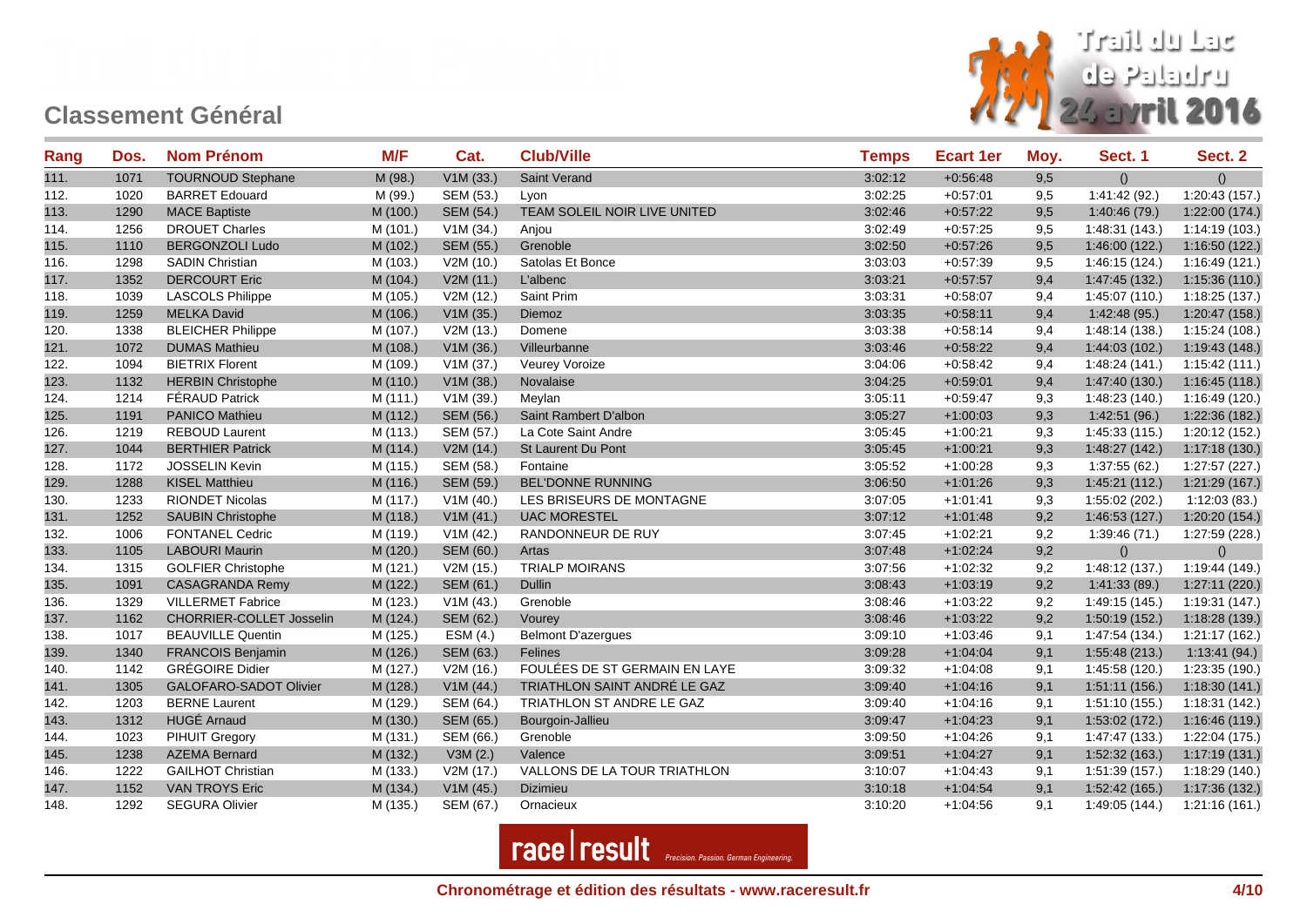

| Rang | Dos. | <b>Nom Prénom</b>           | M/F      | Cat.             | <b>Club/Ville</b>               | <b>Temps</b> | <b>Ecart 1er</b> | Moy. | Sect. 1        | Sect. 2        |
|------|------|-----------------------------|----------|------------------|---------------------------------|--------------|------------------|------|----------------|----------------|
| 149. | 1335 | <b>FEELD Thomas</b>         | M (136.) | SEM (68.)        | N                               | 3:10:22      | $+1:04:58$       | 9,1  | 1:37:11(61.)   | 1:33:11(266.)  |
| 150. | 1139 | <b>FAURE Nathalie</b>       | F(14.)   | <b>SEF (7.)</b>  | Eybens                          | 3:10:23      | $+1:04:59$       | 9,1  | 1:40:02(72.)   | 1:30:21 (245.) |
| 151. | 1227 | <b>RAJON Lionel</b>         | M (137.) | V2M(18.)         | Saint Genix Sur Guiers          | 3:10:59      | $+1:05:35$       | 9,1  | 1:47:44 (131.) | 1:23:16 (187.) |
| 152. | 1309 | ZABOTTI Didier              | M (138.) | SEM (69.)        | Saint Ondras                    | 3:11:28      | $+1:06:04$       | 9,0  | 1:47:37 (129.) | 1:23:52 (193.) |
| 153. | 1124 | <b>BOIOLI Francesca</b>     | F(15)    |                  | Lvon                            | 3:11:42      | $+1:06:18$       | 9,0  | 1:50:18(151.)  | 1:21:25(165.)  |
| 154. | 1155 | <b>MOULOUD Youcef</b>       | M (139.) | V1M(46.)         | Grenoble                        | 3:11:45      | $+1:06:21$       | 9,0  | 1:49:54 (149.) | 1:21:52 (171.) |
| 155. | 1341 | RICHARD Alban               | M (140.) | V1M (47.)        | Davezieux                       | 3:11:48      | $+1:06:24$       | 9,0  | 1:55:59(215.)  | 1:15:50(112.)  |
| 156. | 1122 | PERROD Emmanuel             | M (141.) | SEM (70.)        | Neyron                          | 3:11:54      | $+1:06:30$       | 9,0  | 1:49:41 (147.) | 1:22:13 (176.) |
| 157. | 1157 | <b>LACOUR Philippe</b>      | M (142.) | V2M (19.)        | <b>GRÉSI'COURANT LE VERSOUD</b> | 3:12:07      | $+1:06:43$       | 9,0  | 1:54:55 (199.) | 1:17:12(126.)  |
| 158. | 1144 | <b>CUENOT Eric</b>          | M (143.) | V2M(20.)         | AS RANDONNEURS RUY              | 3:12:29      | $+1:07:05$       | 9,0  | 1:50:54 (153.) | 1:21:35 (168.) |
| 159. | 1041 | <b>PEZERIL Norbert</b>      | M(144.)  | V1M(48.)         | St Laurent Du Pont              | 3:12:29      | $+1:07:05$       | 9,0  | 1:52:46 (167.) | 1:19:44 (150.) |
| 160. | 1082 | <b>HECHT</b> Denis          | M (145.) | V1M(49.)         | Aoste                           | 3:12:35      | $+1:07:11$       | 9,0  | 1:54:09 (189.) | 1:18:26 (138.) |
| 161. | 1326 | DOS SANTOS Carlos           | M (146.) | V2M (21.)        | <b>UAC MORESTEL</b>             | 3:12:42      | $+1:07:18$       | 9,0  | 1:53:33 (179.) | 1:19:10 (145.) |
| 162. | 1344 | <b>BRUNET Christian</b>     | M (147.) | V2M (22.)        | Massieu                         | 3:12:46      | $+1:07:22$       | 9,0  | 1:55:31 (207.) | 1:17:15 (128.) |
| 163. | 1343 | <b>CONCOLATO Gilbert</b>    | M (148.) | V2M (23.)        | Vif                             | 3:12:48      | $+1:07:24$       | 9,0  | 1:53:51 (184.) | 1:18:58(144)   |
| 164. | 1108 | <b>MATHIAN Gilbert</b>      | M (149.) | V3M(3.)          | Saint Geoire En Valdaine        | 3:12:50      | $+1:07:26$       | 9,0  | 1:55:44 (211.) | 1:17:06 (124.) |
| 165. | 1325 | PARMENTIER Jérôme           | M (150.) | SEM (71.)        | Saint-Beron                     | 3:13:05      | $+1:07:41$       | 9,0  | 1:51:41(158.)  | 1:21:24(164.)  |
| 166. | 1285 | <b>MAGGI Michel</b>         | M (151.) | V2M (24.)        | La Tronche                      | 3:13:11      | $+1:07:47$       | 9,0  | 1:52:02 (162.) | 1:21:09 (160.) |
| 167. | 1171 | POZZOBON Mikael             | M (152.) | SEM (72.)        | <b>Belley</b>                   | 3:13:21      | $+1:07:57$       | 8,9  | 1:48:19(139)   | 1:25:02(201.)  |
| 168. | 1294 | <b>DANJOU Julie</b>         | F(16.)   | <b>SEF (9.)</b>  | La Chambre                      | 3:13:27      | $+1:08:03$       | 8,9  | 1:56:09 (218.) | 1:17:18 (129.) |
| 169. | 1264 | <b>BELLES Fabien</b>        | M (153.) | SEM (73.)        | TEAM CSC MENUISERIE             | 3:13:28      | $+1:08:04$       | 8,9  | 1:55:08(203.)  | 1:18:21 (136.) |
| 170. | 1112 | KOPPEL Rodolphe             | M (154.) | V1M(50.)         | <b>EACI MOIRANS</b>             | 3:13:36      | $+1:08:12$       | 8,9  | 1:54:57 (200.) | 1:18:39 (143.) |
| 171. | 1263 | <b>CALONNE Patricia</b>     | F(17.)   | V1F(4)           | Domarin                         | 3:13:52      | $+1:08:28$       | 8,9  | 1:53:34(180.)  | 1:20:19(153.)  |
| 172. | 1272 | <b>PETE Olivier</b>         | M (155.) | SEM (74.)        | <b>TEAM CSC MENUISERIE</b>      | 3:13:53      | $+1:08:29$       | 8,9  | 1:55:59 (216.) | 1:17:54 (133.) |
| 173. | 1255 | <b>HUGUET Yoann</b>         | M (156.) | <b>SEM (75.)</b> | UT4M                            | 3:13:59      | $+1:08:35$       | 8,9  | 1:52:01(161.)  | 1:21:59 (173.) |
| 174. | 1187 | <b>BISCHOFF Olivier</b>     | M (157.) | V1M(51.)         | Le Pont de Beauvoisin           | 3:14:10      | $+1.08:46$       | 8,9  | ()             | ()             |
| 175. | 1275 | <b>GUILLAUD Charlotte</b>   | F (18.)  | <b>SEF (10.)</b> |                                 | 3:14:21      | $+1:08:57$       | 8,9  | 1:52:56 (169.) | 1:21:25(166.)  |
| 176. | 1186 | <b>HELIE Pascal</b>         | M (158.) | V2M (25.)        | ENVOLÉE JASSANAISE              | 3:14:52      | $+1:09:28$       | 8,9  | 1:53:00 (171.) | 1:21:52 (169.) |
| 177. | 1198 | <b>SELIN Pierre</b>         | M (159.) | SEM (76.)        | Villeurbanne                    | 3:14:58      | $+1:09:34$       | 8,9  | 1:52:44(166.)  | 1:22:14(177.)  |
| 178. | 1051 | ROUYER Christophe           | M (160.) | SEM (77.)        | Voissant                        | 3:15:21      | $+1:09:57$       | 8,9  | 1:53:04 (173.) | 1:22:17 (180.) |
| 179. | 1111 | DOS SANTOS Florent          | M (161.) | V1M(52.)         | Grenoble                        | 3:15:25      | $+1:10:01$       | 8,9  | 1:54:07(188.)  | 1:21:19 (163.) |
| 180. | 1093 | <b>FORTUNE Cyrille</b>      | M (162.) | SEM (78.)        | Chatonnay                       | 3:15:38      | $+1:10:14$       | 8,8  | 1:53:22 (177.) | 1:22:17 (179.) |
| 181. | 1096 | <b>GUIHARD Olivier</b>      | M (163.) | V1M(53.)         | Montferrat                      | 3:15:46      | $+1:10:22$       | 8,8  | 1:49:20 (146.) | 1:26:27(213.)  |
| 182. | 1064 | <b>LEGAST Mathieu</b>       | M (164.) | V1M (54.)        | La Tronche                      | 3:16:00      | $+1:10:36$       | 8,8  | 1:54:05 (187.) | 1:21:56 (172.) |
| 183. | 1316 | <b>BAYLE Gerald</b>         | M (165.) | V1M(55.)         | CMI                             | 3:16:02      | $+1:10:38$       | 8,8  | 1:52:37 (164.) | 1:23:26 (189.) |
| 184. | 1113 | <b>SALIN Pierre-Olivier</b> | M (166.) | V1M(56.)         | Sèvres                          | 3:16:03      | $+1:10:39$       | 8,8  | 1:57:57 (235.) | 1:18:07 (135.) |
| 185. | 1087 | <b>OLIVIER Cedric</b>       | M (167.) | V1M (57.)        | Chaponost                       | 3:16:08      | $+1:10:44$       | 8,8  | 1:55:38 (209.) | 1:20:30(155.)  |
| 186. | 1133 | <b>BARTH Amalric</b>        | M (168.) | V1M(58.)         | Vourles                         | 3:16:19      | $+1:10:55$       | 8,8  | 1:54:03 (186.) | 1:22:16 (178.) |

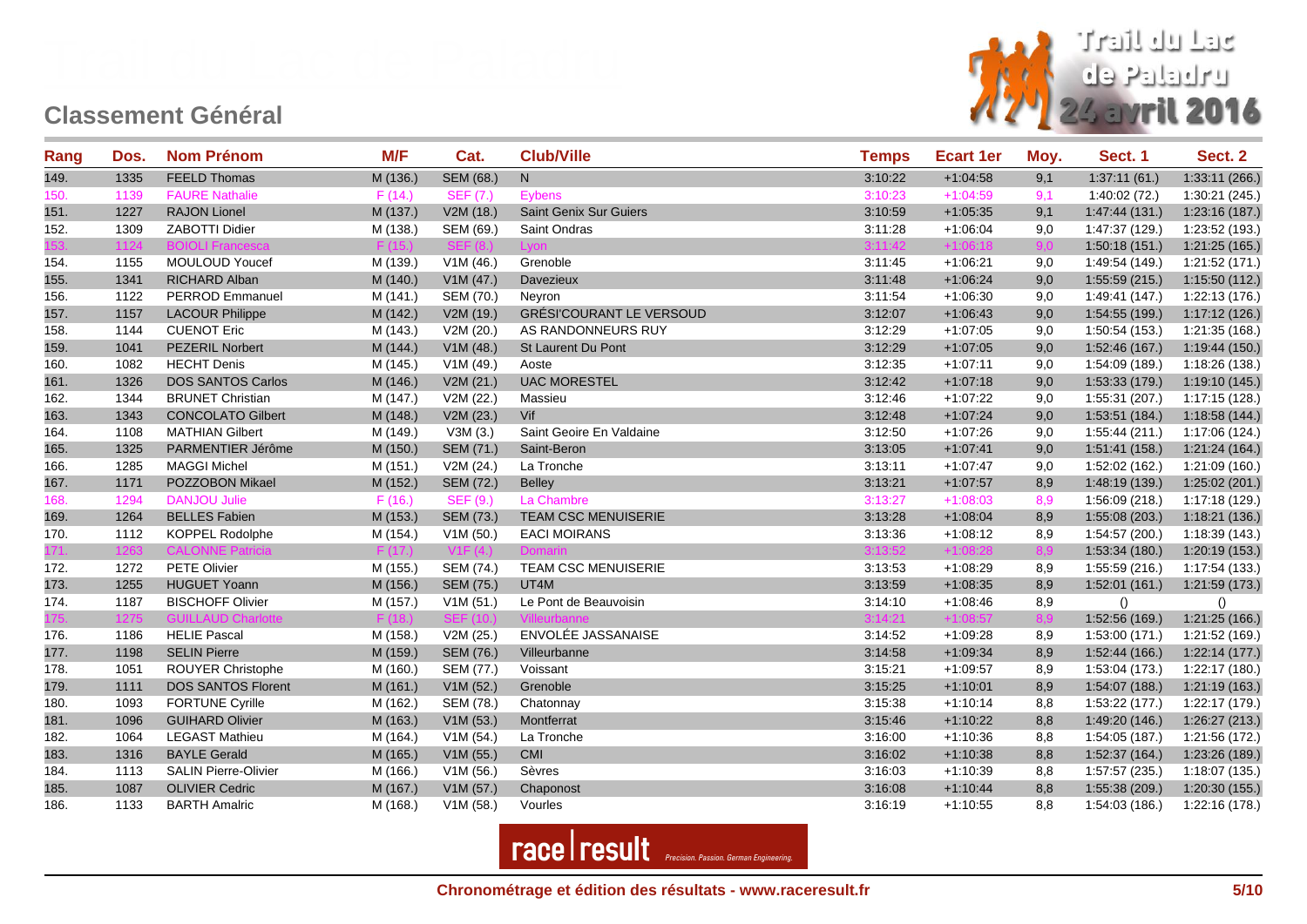

| Rang | Dos. | <b>Nom Prénom</b>             | M/F      | Cat.                     | <b>Club/Ville</b>               | <b>Temps</b> | <b>Ecart 1er</b> | Moy. | Sect. 1        | Sect. 2        |
|------|------|-------------------------------|----------|--------------------------|---------------------------------|--------------|------------------|------|----------------|----------------|
|      | 1046 |                               |          |                          |                                 |              | $+1:11:00$       | 8.8  | 1:53:21 (176.) | 1:23:03 (184.) |
| 188. | 1011 | <b>DEPARDON David</b>         | M (169.) | V1M(59.)                 | Valencogne                      | 3:16:33      | $+1:11:09$       | 8,8  | 1:49:47 (148.) | 1:26:46 (216.) |
| 189. | 1201 | <b>VAUDAINE Cedric</b>        | M (170.) | V1M(60.)                 | Oyeu                            | 3:16:37      | $+1:11:13$       | 8,8  | 1:58:33(242.)  | 1:18:04 (134.) |
| 190. | 1061 | <b>BOSSARD Vincent</b>        | M (171.) | V1M(61.)                 | Vourles                         | 3:16:42      | $+1:11:18$       | 8,8  | 1:53:38(181.)  | 1:23:04 (185.) |
| 191. | 1251 | <b>KAJACKAS Tomas</b>         | M (172.) | V1M(62.)                 | AS RANDONNEURS RUY              | 3:16:49      | $+1:11:25$       | 8,8  | 1:53:27(178.)  | 1:23:22 (188.) |
| 192. | 1115 | <b>MARINO Didier</b>          | M (173.) | V2M (26.)                | La Verpillière                  | 3:16:50      | $+1:11:26$       | 8,8  | 1:47:31 (128.) | 1:29:20 (240.) |
| 193. | 1257 | <b>FRANCAIS Patrick</b>       | M (174.) | V1M(63.)                 | Saint Savin                     | 3:17:13      | $+1:11:49$       | 8,8  | 1:51:49(160.)  | 1:25:25(206.)  |
| 194. | 1241 | <b>MERLIN Frédéric</b>        | M (175.) | V1M (64.)                | St Savin                        | 3:17:17      | $+1:11:53$       | 8,8  | 1:51:47 (159.) | 1:25:30 (207.) |
| 195. | 1268 | <b>BALIN Alexandre</b>        | M (176.) | SEM (79.)                | Saint Cassien                   | 3:17:28      | $+1:12:04$       | 8,8  | 1:57:19(230.)  | 1:20:09(151.)  |
| 196. | 1240 | <b>DUVAL Marie Céline</b>     | F(20.)   | V1F(6.)                  | Lyon                            | 3:17:37      | $+1:12:13$       | 8,8  | 1:55:46 (212.) | 1:21:52 (170.) |
| 197. | 1032 | <b>CONCOLATO Gilbert</b>      | M (177.) | V2M (27.)                |                                 | 3:17:40      | $+1:12:16$       | 8,8  | 1:55:22(204.)  | 1:22:18(181.)  |
| 198. | 1194 | <b>BONNEAU Nicolas</b>        | M (178.) | V1M(65.)                 | Nantoin                         | 3:18:21      | $+1:12:57$       | 8,7  | 1:50:59 (154.) | 1:27:22 (223.) |
| 199. | 1153 | <b>SANCHEZ David</b>          | M (179.) | V1M(66.)                 | <b>GRESI'COURANT LE VERSOUD</b> | 3:18:45      | $+1:13:21$       | 8,7  | 1:55:00(201.)  | 1:23:45 (192.) |
| 200. | 1167 | <b>LUSSON Etienne</b>         | M (180.) | V1M(67.)                 | <b>FOULEE DE VARCES VIF</b>     | 3:19:08      | $+1:13:44$       | 8,7  | 1:55:56 (214.) | 1:23:13 (186.) |
| 201. | 1130 | <b>JUIF Frederic</b>          | M (181.) | V1M(68.)                 | <b>Villard Bonnot</b>           | 3:19:15      | $+1:13:51$       | 8,7  | 1:53:51 (185.) | 1:25:24 (205.) |
| 202. | 1349 | <b>BARTHELON Claude</b>       | M (182.) | V2M (28.)                | Saint Egreve                    | 3:19:20      | $+1:13:56$       | 8,7  | 1:54:16 (190.) | 1:25:05 (202.) |
| :03. | 1053 | <b>GANDY Audrey</b>           | F(21)    | <b>SFF (11.)</b>         |                                 | 3:19:22      | $+1:13:58$       | 8.7  | 1:58:35(243.)  | 1:20:48 (159.) |
| 204. | 1135 | MAISONNEUVE Laurent           | M (183.) | V1M (69.)                | Grenoble                        | 3:19:25      | $+1:14:01$       | 8,7  | 1:54:52 (198.) | 1:24:33 (197.) |
| 205. | 1283 | <b>VEYRAC Marion</b>          | F (22.)  | <b>SEF (12.)</b>         | Grenoble                        | 3:19:28      | $+1:14:04$       | 8,7  | 1:54:48(196.)  | 1:24:41 (198.) |
| 206. | 1129 | <b>GAUTHIER Marie-Pierre</b>  | F(23.)   | V1F(7.)                  | Heyrieux                        | 3:19:49      | $+1:14:25$       | 8,7  | 1:57:07(225.)  | 1:22:42 (183.) |
| 207. | 1024 | <b>VANVYNCKT Mickael</b>      | M (184.) | SEM (80.)                | Coublevie                       | 3:19:53      | $+1:14:29$       | 8,7  | 1:53:40 (182.) | 1:26:14(208.)  |
| 208. | 1197 | <b>EVRARD Veronique</b>       | F(24.)   | V1F(8.)                  | Charavines                      | 3:20:08      | $+1:14:44$       | 8,6  | 1:53:07 (174.) | 1:27:02 (219.) |
| 209. | 1177 | <b>BERTON Romain</b>          | M (185.) | SEM (81.)                | Grenoble                        | 3:21:08      | $+1:15:44$       | 8,6  | 1:44:07 (103.) | 1:37:02 (276.) |
| 210. | 1353 | ROCABERT Jacques              | M (186.) | V2M (29.)                | Chavagneux                      | 3:21:15      | $+1:15:51$       | 8,6  | 2:00:41 (257.) | 1:20:34 (156.) |
| 211. | 1211 | <b>LEBRUN Frederic</b>        | M (187.) | V2M(30.)                 | Villefranche Sur Saone          | 3:21:15      | $+1:15:51$       | 8,6  | 1:54:29 (193.) | 1:26:47(217.)  |
| 212. | 1062 | <b>BAUD David</b>             | M (188.) | V1M (70.)                | Presentevillers                 | 3:21:20      | $+1:15:56$       | 8,6  | 1:57:09 (226.) | 1:24:12 (194.) |
| 213. | 1031 | <b>TARDY Delphine</b>         |          |                          | St Marci                        | 3:21:29      | $+1:16:05$       | 8,6  | 1:56:22(221.)  | 1:25:07 (203.) |
| 214. | 1014 | <b>FURNION Denis</b>          | M (189.) | V1M (71.)                | Lentille                        | 3:21:57      | $+1.16.33$       | 8,6  | 1:55:24 (205.) | 1:26:34 (215.) |
| 215. | 1081 | <b>FAU Gerard</b>             | M (190.) | V3M(4.)                  | Vienne                          | 3:22:00      | $+1:16:36$       | 8,6  | 1:54:47 (195.) | 1:27:14(221.)  |
| 216. | 1166 | <b>DURY Sophie</b>            | F(26.)   | V1F(9.)                  | <b>GRÉSI COURANT LE VERSOUD</b> | 3:22:26      | $+1:17:02$       | 8,5  | 1:57:55 (234.) | 1:24:32 (195.) |
| 217. | 1057 | THERMOZ-LIAUDY Bernard        | M (191.) | V2M (31.)                | St Geoire En Valdaine           | 3:22:27      | $+1:17:03$       | 8,5  | 1:58:42(244.)  | 1:23:45(191.)  |
| 218. | 1271 | SCAPPATURA Jérôme             | M (192.) | V1M (72.)                | Saint Martin D'hères            | 3:22:37      | $+1:17:13$       | 8,5  | 1:56:07(217.)  | 1:26:31 (214.) |
| 219. | 1348 | <b>MONTAGON Janine</b>        | F (27.)  | V <sub>3</sub> F<br>(1.) | <b>Moins</b>                    | 3:23:07      | $+1:17:43$       | 8,5  | 1:58:23(238.)  | 1:24:44 (199.) |
| 220. | 1229 | ROCHE Anthony                 | M (193.) | SEM (82.)                | Lyon                            | 3:23:29      | $+1:18:05$       | 8,5  | 1:54:50 (197.) | 1:28:40 (236.) |
| 221. | 1098 | <b>CHARLES Xavier</b>         | M (194.) | SEM (83.)                | <b>TEAM 1980</b>                | 3:23:49      | $+1:18:25$       | 8,5  | 1:53:10(175.)  | 1:30:39 (248.) |
| 222. | 1078 | <b>GUIGUE Marie-Francoise</b> | F(28.)   | V3F(2.)                  | Ambronnay                       | 3:24:00      | $+1:18:36$       | 8,5  | 1:59:28 (245.) | 1:24:32 (196.) |
| 223. | 1066 | <b>LOPEZ Maxime</b>           | M (195.) | SEM (84.)                | Saint-Marcellin                 | 3:24:04      | $+1:18:40$       | 8,5  | 1:55:35(208.)  | 1:28:30 (232.) |
| 224. | 1347 | <b>DENLIKER Jean Pierre</b>   | M (196.) | V2M (32.)                | <b>COURIR PLAISIR</b>           | 3:24:34      | $+1:19:10$       | 8,5  | 1:58:19 (237.) | 1:26:16 (210.) |

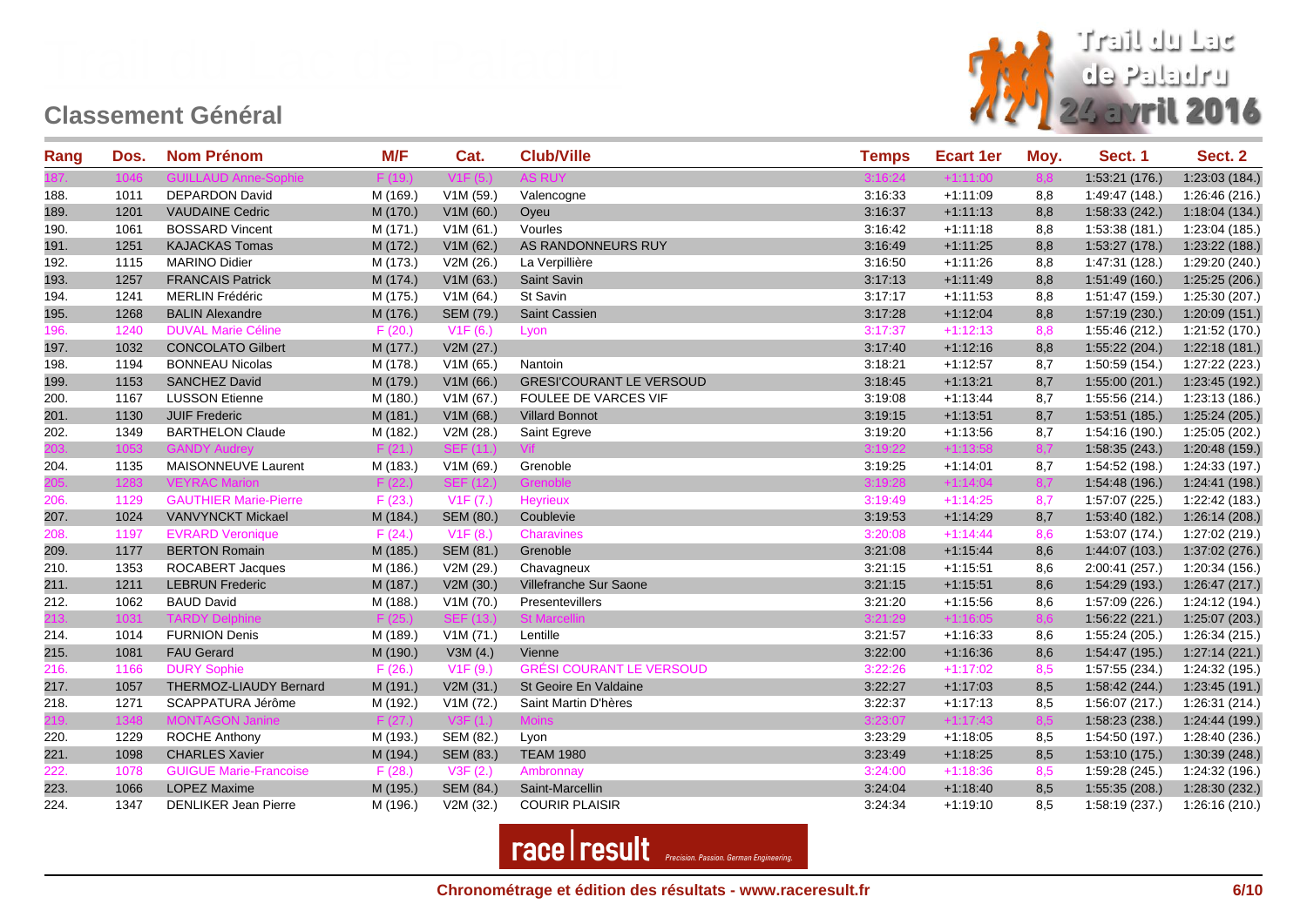

| Rang | Dos. | <b>Nom Prénom</b>         | M/F      | Cat.               | <b>Club/Ville</b>               | <b>Temps</b> | <b>Ecart 1er</b> | Moy. | Sect. 1        | Sect. 2        |
|------|------|---------------------------|----------|--------------------|---------------------------------|--------------|------------------|------|----------------|----------------|
| 225. | 1073 | <b>BLONDY Christophe</b>  | M (197.) | V1M (73.)          | Villeurbanne                    | 3:24:58      | $+1:19:34$       | 8,4  | 1:56:52(222.)  | 1:28:07 (229.) |
| 226. | 1058 | NOEL Jean-Pierre          | M (198.) | V2M(33.)           | Villefontaine                   | 3:25:16      | $+1:19:52$       | 8,4  | 1:53:49 (183.) | 1:31:28 (254.) |
| 227. | 1357 | <b>RIONDET Michel</b>     | M (199.) | V3M(5.)            | <b>St Aupre</b>                 | 3:25:43      | $+1:20:19$       | 8,4  | 1:56:17(220.)  | 1:29:27(241.)  |
| 228. | 1160 | <b>ORGNON Yves</b>        | M (200.) | V1M (74.)          | <b>GRÉSI'FITNESS MONTBONNOT</b> | 3:25:43      | $+1:20:19$       | 8,4  | 1:59:30 (246.) | 1:26:14 (209.) |
| 229. | 1243 | <b>ELVIRA David</b>       | M (201.) | SEM (85.)          | Champagnier                     | 3:25:50      | $+1:20:26$       | 8,4  | 1:52:57(170.)  | 1:32:53(265.)  |
| 230. | 1102 | <b>RIÈME Valerie</b>      | F(29.)   | V1F(10.)           | <b>MONTCEAU TRIATHLON</b>       | 3:25:54      | $+1:20:30$       | 8,4  | 2:00:37 (255.) | 1:25:17 (204.) |
| 231. | 1151 | <b>BOJARSKI David</b>     | M (202.) | SEM (86.)          | L'ULTIME TEAM MURÇON BIÈRES     | 3:25:54      | $+1:20:30$       | 8,4  | 2:00:56 (260.) | 1:24:58 (200.) |
| 232. | 1246 | <b>PASTRE Rodolphe</b>    | M (203.) | SEM (87.)          | Four                            | 3:26:54      | $+1:21:30$       | 8,4  | 1:58:24 (239.) | 1:28:31 (233.) |
| 233. | 1027 | <b>SAIOUD Karim</b>       | M (204.) | V2M (34.)          | Paladru                         | 3:27:04      | $+1:21:40$       | 8,4  | 2:00:49 (259.) | 1:26:16(211.)  |
| 234. | 1331 | <b>DESROCHES Gilles</b>   | M (205.) | V2M (35.)          | N                               | 3:27:05      | $+1:21:41$       | 8,4  | 1:59:46 (249.) | 1:27:20 (222.) |
| 235. | 1213 | <b>HERRSCHER Eric</b>     | M (206.) | V2M (36.)          | AL VOIRON                       | 3:27:39      | $+1:22:15$       | 8,3  | 1:55:25(206.)  | 1:32:14(261.)  |
| 236. | 1138 | ROUX FOUGERE Max          | M (207.) | V2M (37.)          | Eybens                          | 3:27:46      | $+1:22:22$       | 8,3  | 1:57:04 (224.) | 1:30:42 (249.) |
| 237. | 1280 | VIDEAU Julien             | M (208.) | SEM (88.)          | BREF, JE FAIS DU TRAIL          | 3:28:13      | $+1:22:49$       | 8,3  | 1:57:45(233.)  | 1:30:28 (246.) |
| 238. | 1274 | PEREIRA Clément           | M (209.) | SEM (89.)          | Ruy-Montceau                    | 3:28:19      | $+1:22:55$       | 8,3  | 1:58:27 (240.) | 1:29:53 (243.) |
|      | 1231 | SIOR Lae                  | F (30.)  | SEF.<br>14.)       | AS RANDONNEURS DE RUY           | 3:28:28      | $+1:23:04$       | 8,3  | 2:00:40 (256.) | 1:27:48 (226.) |
| 240. | 1040 | <b>LASCOLS Fabrice</b>    | M (210.) | V3M(6.)            | Eiguilles                       | 3:28:42      | $+1:23:18$       | 8,3  | 1:57:12 (227.) | 1:31:30 (255.) |
|      | 1237 | <b>DANIEL Murie</b>       | F(31.)   |                    |                                 | 3:28:46      | $+1:23:22$       | 8,3  | 2:02:25(261.)  | 1:26:21 (212.) |
| 242. | 1131 | <b>MORAWSKI Stanislas</b> | M (211.) | V1M (75.)          | KARATÉ CLUB BRESSOLLES          | 3:28:51      | $+1:23:27$       | 8,3  | 2:09:30 (293.) | 1:19:22 (146.) |
| 243. | 1195 | <b>QUEROL Romain</b>      | M (212.) | SEM (90.)          | Molinges                        | 3:29:01      | $+1:23:37$       | 8,3  | 1:57:16 (229.) | 1:31:46 (259.) |
| 244. | 1089 | <b>ESCANDE Jean-Luc</b>   | M (213.) | V2M (38.)          | Sathonay-Village                | 3:29:04      | $+1:23:40$       | 8,3  | 1:57:35 (232.) | 1:31:30 (256.) |
| 245. | 1109 | <b>DULONG Jean-Marc</b>   | M(214.)  | V2M (39.)          | <b>ACVS</b>                     | 3:29:05      | $+1:23:41$       | 8,3  | 1:57:23(231.)  | 1:31:42(258.)  |
| 246. | 1356 | <b>MANDRILLON David</b>   | M (215.) | V1M (76.)          | La Frette                       | 3:30:12      | $+1:24:48$       | 8,2  | 2:00:19 (254.) | 1:29:53 (242.) |
| 247. | 1242 | <b>LANFREY René</b>       | M (216.) | V2M(40.)           | LES FOULÉES DU PASSAGE          | 3:30:49      | $+1:25:25$       | 8,2  | 1:59:43(248.)  | 1:31:06(251.)  |
| 248. | 1354 | <b>CHANAL Bernard</b>     | M (217.) | V2M(41.)           | Tignieu                         | 3:31:12      | $+1:25:48$       | 8,2  | 2:00:43 (258.) | 1:30:30 (247.) |
|      | 1174 | <b>MALLET De</b>          | F(32.)   | <b>SFF</b><br>15.1 | <b>Cran Gevrier</b>             | 3:31:20      | $+1:25:56$       | 8,2  | 1:59:48(250.)  | 1:31:33(257.)  |
| 250. | 1236 | <b>DELAHAIE Dominique</b> | M (218.) | V1M (77.)          | Charancieu                      | 3:31:24      | $+1:26:00$       | 8,2  | 1:55:42 (210.) | 1:35:43 (271.) |
| 251. | 1016 | <b>CHIRITIAN Pascal</b>   | M (219.) | SEM (91.)          | Morestel                        | 3:31:41      | $+1:26:17$       | 8,2  | 1:59:53(251.)  | 1:31:49(260.)  |
| 252. | 1114 | <b>ARDIOT Christophe</b>  | M (220.) | V1M (78.)          | Collonges Au Mont D Or          | 3:32:16      | $+1:26:52$       | 8,1  | 1:58:01(236.)  | 1:34:16 (268.) |
| 253. | 1278 | <b>CABAUSSEL Sylvain</b>  | M(221.)  | <b>SEM (92.)</b>   | Lyon                            | 3:32:21      | $+1:26:57$       | 8,1  | 1:50:04(150.)  | 1:42:18 (298.) |
| 254. | 1004 | <b>BELLET Gilles</b>      | M (222.) | V2M(42.)           | Cessieu                         | 3:32:33      | $+1:27:09$       | 8,1  | 2:04:59 (268.) | 1:27:34 (224.) |
|      | 1005 | <b>SFVOZ He</b>           | F(33.)   | <b>SEF</b><br>16.1 | <b>BSP DE BELLEY</b>            | 3:32:33      | $+1:27:09$       | 8.1  | 2:04:50 (267.) | 1:27:43(225.)  |
| 256. | 1077 | PINCHON Mickael           | M (223.) | V1M (79.)          | <b>Belley</b>                   | 3:32:35      | $+1:27:11$       | 8,1  | 2:04:00 (264.) | 1:28:35 (235.) |
|      | 1307 | <b>TRUNFIO Ma</b>         | F (34.)  | <b>ESF</b><br>(1.) | Grenoble                        | 3:33:29      | $+1:28:05$       | 8,1  | 1:56:57(223.)  | 1:36:32 (274.) |
| 258. | 1314 | FIERRO CASTRO Sergio      | M (224.) | SEM (93.)          | Paladru                         | 3:34:21      | $+1:28:57$       | 8,1  | 1:52:49 (168.) | 1:41:33 (297.) |
| 259. | 1154 | <b>BILLEAUD Yannick</b>   | M (225.) | V1M(80.)           | <b>OXYGENE</b>                  | 3:34:22      | $+1:28:58$       | 8,1  | 2:07:22(276.)  | 1:27:00 (218.) |
| 260. | 1060 | <b>MAILLARD Nicolas</b>   | M (226.) | SEM (94.)          | Les Avenieres                   | 3:34:25      | $+1:29:01$       | 8,1  | 2:06:14 (273.) | 1:28:12 (230.) |
| 261. | 1273 | FROQUET Jerome            | M(227.)  | SEM (95.)          | Chamagnieu                      | 3:36:27      | $+1:31:03$       | 8,0  | 1:59:59(253.)  | 1:36:29(273.)  |
| 262. | 1209 | <b>PARENT Caroline</b>    | F(35.)   | EST(2.)            | Grenoble                        | 3:36:56      | $+1:31:32$       | 8,0  | 2:08:09(283.)  | 1:28:47 (237.) |

**race** result *Precision. Passion. German Engineering.*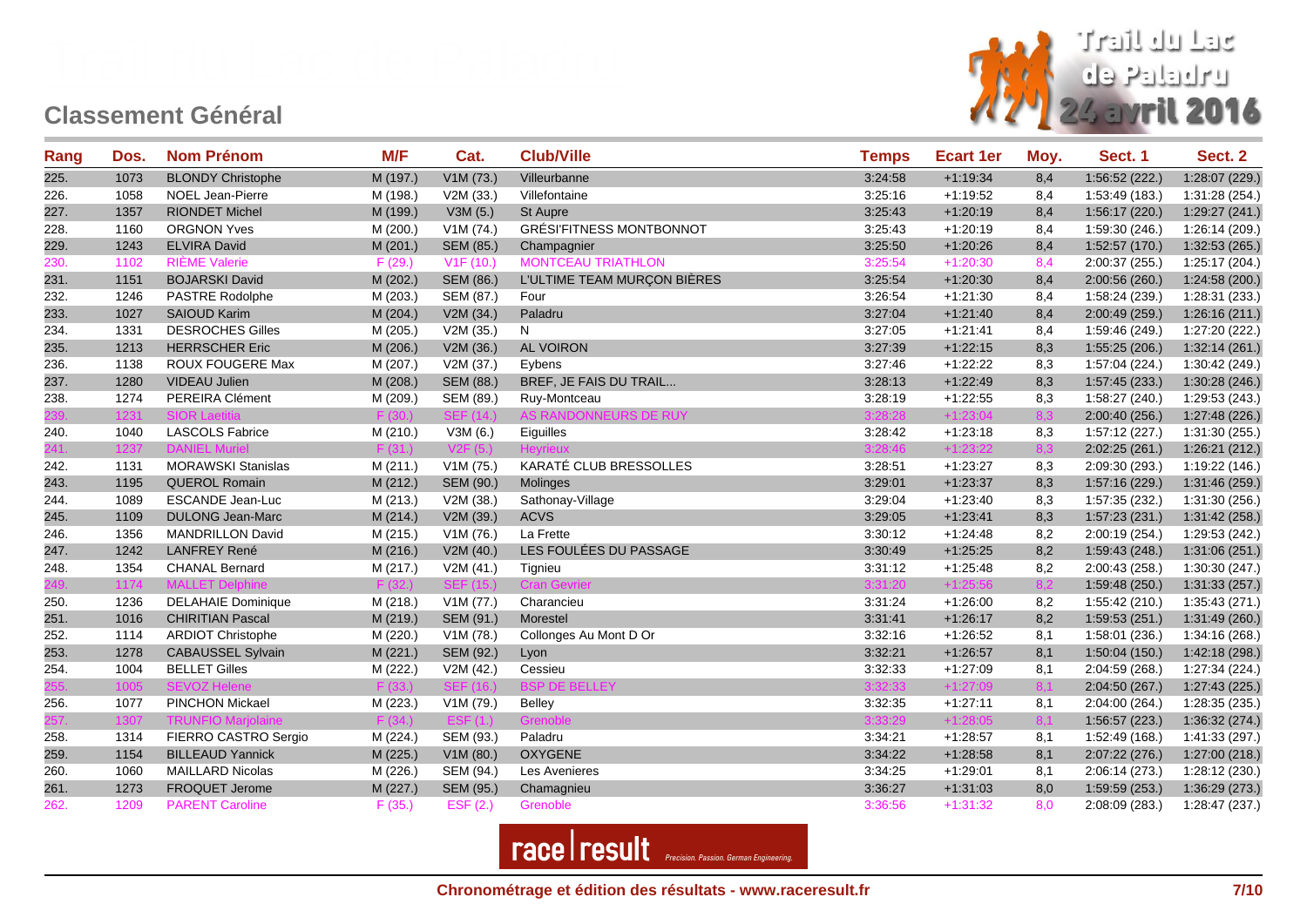

| Rang | Dos. | <b>Nom Prénom</b>          | M/F      | Cat.             | <b>Club/Ville</b>               | <b>Temps</b> | <b>Ecart 1er</b> | Moy. | Sect. 1        | Sect. 2        |
|------|------|----------------------------|----------|------------------|---------------------------------|--------------|------------------|------|----------------|----------------|
|      | 1148 |                            |          |                  | <b>IERMILLOD</b>                |              |                  | 8.0  | 2:08:24 (286.) | 1:28:33 (234.) |
| 264. | 1301 | <b>LEFEBVRE Yves</b>       | M (228.) | V2M (43.)        | OXYGENE                         | 3:37:05      | $+1:31:41$       | 8,0  | 2:02:40 (262.) | 1:34:25 (269.) |
| 265. | 1300 | <b>BRUNET Stephane</b>     | M (229.) | V2M(44.)         | <b>OXYGENE</b>                  | 3:37:20      | $+1:31:56$       | 8,0  | 2:08:27(287.)  | 1:28:54 (238.) |
| 266. | 1299 | <b>COLLOMB Jean Michel</b> | M (230.) | V3M(7.)          | <b>OXYGENE</b>                  | 3:37:20      | $+1:31:56$       | 8,0  | 2:08:17 (284.) | 1:29:04 (239.) |
|      | 1065 | <b>ASTOLFI Judith</b>      | F (37.)  | V1F(11.)         | Lyon                            | 3:38:28      | $+1:33:04$       | 7,9  | 2:10:02 (294.) | 1:28:26 (231.) |
| 268. | 1320 | <b>CASTEJON Brice</b>      | M (231.) | V1M(81.)         | Eybens                          | 3:38:37      | $+1:33:13$       | 7,9  | 2:07:28 (278.) | 1:31:10 (252.) |
| 269. | 1323 | LEFRANÇOIS Jean Michel     | M (232.) | V2M (45.)        | <b>OXYGENE</b>                  | 3:38:40      | $+1:33:16$       | 7,9  | 2:07:25(277.)  | 1:31:16 (253.) |
| 270. | 1311 | <b>BLONDEAU Stéphane</b>   | M (233.) | V2M (46.)        | AS RANDONNEURS RUY-MONTCEAU     | 3:38:45      | $+1:33:21$       | 7,9  | 1:59:41 (247.) | 1:39:04 (289.) |
| 271. | 1254 | <b>ARRAMBOURG Nathalie</b> | F(38)    | V1F(12.)         | <b>AMICOURSE</b>                | 3:38:58      | $+1:33:34$       | 7,9  | 2:08:46 (290.) | 1:30:13(244.)  |
| 272. | 1038 | <b>ALLIZARD Franck</b>     | M (234.) | V1M (82.)        | Saint-Hilaire-de-La-Cote        | 3:39:12      | $+1:33:48$       | 7,9  | 2:08:20 (285.) | 1:30:53(250.)  |
| 273. | 1158 | <b>DEMARIA Martine</b>     |          |                  |                                 | 3:39:41      | $+1:34:17$       | 7,9  | 2:05:28 (269.) | 1:34:14(267.)  |
| 274. | 1217 | POULET Jeremi              | M (235.) | SEM (96.)        | VALLON DE LA TOUR TRIATHLON     | 3:39:41      | $+1:34:17$       | 7,9  | 1:54:32 (194.) | 1:45:10 (302.) |
| 275. | 1216 | <b>DURILLON Quentin</b>    | M (236.) | SEM (97.)        | Les Eparres                     | 3:39:47      | $+1:34:23$       | 7,9  | 1:54:24(191.)  | 1:45:24 (303.) |
| 276. | 1086 | <b>DREVET Fabrice</b>      | M (237.) | SEM (98.)        | LES ÉCLOPÉS                     | 3:39:56      | $+1:34:32$       | 7,9  | 2:02:57 (263.) | 1:36:59 (275.) |
| 277. | 1099 | <b>CECCONE Marc</b>        | M (238.) | V2M (47.)        | Pringy                          | 3:40:31      | $+1:35:07$       | 7,8  | 2:07:59 (282.) | 1:32:33(262.)  |
| 278. | 1107 | <b>WIECZOREK Michel</b>    | M (239.) | V1M(83.)         | Roybon                          | 3:42:56      | $+1:37:32$       | 7,8  | 2:04:23 (266.) | 1:38:33 (283.) |
|      | 1049 | <b>LABROSSE Valeri</b>     | F(40.)   | V2F              | <b>Autrans</b>                  | 3:43:15      | $+1:37:51$       | 7,7  | 2:05:42 (270.) | 1:37:33 (278.) |
| 280. | 1048 | <b>LABROSSE Nina</b>       | F(41.)   | <b>SEF (18.)</b> | <b>Autrans</b>                  | 3:43:15      | $+1:37:51$       | 7,7  | 2:05:44 (271.) | 1:37:31 (277.) |
| 281. | 1145 | <b>BERGER Myriam</b>       | F(42.)   | V1F(13.)         | AS RANDONNEURS RUY              | 3:44:04      | $+1:38:40$       | 7,7  | 2:11:23 (296.) | 1:32:41 (263.) |
| 282. | 1313 | SOTIAUX Alexandre          | M (240.) | SEM (99.)        | Le Sappey En Chartreuse         | 3:44:22      | $+1:38:58$       | 7,7  | 1:58:28 (241.) | 1:45:54 (305.) |
| 283. | 1134 | <b>HUGUENIN Guillaume</b>  | M (241.) | SEM (100.)       | La Buisse                       | 3:44:35      | $+1:39:11$       | 7,7  | 1:59:55(252.)  | 1:44:41(301.)  |
| 284. | 1180 | <b>DE BERTI Laurent</b>    | M (242.) | V1M (84.)        | <b>VALENCIN</b>                 | 3:44:51      | $+1:39:27$       | 7,7  | 2:04:12 (265.) | 1:40:40 (292.) |
| 285. | 1296 | <b>NOIR Quentin</b>        | M (243.) | SEM (101.)       | Charavines                      | 3:45:09      | $+1:39:45$       | 7,7  | 2:06:46 (274.) | 1:38:24 (282.) |
| 286. | 1317 | <b>BRELLIER Delphine</b>   | F(43.)   | V1F(14.)         | Vourey                          | 3:45:39      | $+1:40:15$       | 7,7  | 2:07:34 (280.) | 1:38:05 (279.) |
| 287. | 1318 | <b>GROS D'AILLON Eric</b>  | M (244.) | SEM (102.)       | <b>TRIALP MOIRANS</b>           | 3:45:39      | $+1:40:15$       | 7,7  | 2:07:30 (279.) | 1:38:10(280.)  |
| 288. | 1165 | <b>CALAÇA Nelson</b>       | M (245.) | V1M (85.)        | Montferrat                      | 3:45:46      | $+1:40:22$       | 7,7  | 2:07:10(275.)  | 1:38:37 (284.) |
| 289. | 1042 | <b>MEILLAT Christophe</b>  | M (246.) | V2M (48.)        | La Frette                       | 3:46:27      | $+1:41:03$       | 7,6  | 2:07:51 (281.) | 1:38:37 (285.) |
| 290. | 1355 | <b>CORNU Jean Luc</b>      | M (247.) | V1M(86.)         | Paladru                         | 3:46:52      | $+1:41:28$       | 7,6  | 2:08:38 (289.) | 1:38:14(281.)  |
| 291. | 1083 | <b>DERVAIN Nicolas</b>     | M (248.) | SEM (103.)       | <b>Saint Genix Sur Guiers</b>   | 3:46:55      | $+1:41:31$       | 7,6  | 1:56:15(219.)  | 1:50:40(311.)  |
| 292. | 1215 | <b>FEUGIER Simon</b>       | M (249.) | SEM (104.)       | <b>TRIALP MOIRANS</b>           | 3:47:40      | $+1:42:16$       | 7,6  | 1:54:27 (192.) | 1:53:13 (312.) |
| 293. | 1068 | <b>PONCET David</b>        | M (250.) | SEM (105.)       | St Georges de Commiers          | 3:48:06      | $+1:42:42$       | 7,6  | 2:12:18(300.)  | 1:35:48(272.)  |
| 294. | 1220 | <b>SCHEER Aurelie</b>      | F(44)    | SEF (19.)        | <b>TRAILERS DES ARAVIS</b>      | 3:48:16      | $+1:42:52$       | 7,6  | 2:08:35 (288.) | 1:39:42 (291.) |
| 295. | 1223 | FABIANO Jean-Louis         | M (251.) | V1M (87.)        | <b>GRESI'COURANT LE VERSOUD</b> | 3:48:33      | $+1:43:09$       | 7,6  | 2:05:55 (272.) | 1:42:38 (299.) |
| 296. | 1100 | FLEISCHMANN Thomas         | M (252.) | V1M (88.)        | Saint Maurice Sur Dargoire      | 3:48:35      | $+1:43:11$       | 7,6  | 2:09:26 (292.) | 1:39:09 (290.) |
| 297. | 1101 | <b>BALLICO Ludovic</b>     | M (253.) | SEM (106.)       | MONTCEAU TRIATHLON              | 3:48:43      | $+1:43:19$       | 7,6  | 1:43:14(97.)   | 2:05:30 (317.) |
| 298. | 1176 | <b>GUILBERT Julien</b>     | M (254.) | SEM (107.)       | Lyon                            | 3:49:00      | $+1:43:36$       | 7,5  | 2:16:15 (305.) | 1:32:45 (264.) |
| 299. | 1253 | <b>DRUTEL Philippe</b>     | M (255.) | V2M(49.)         | Cremieu                         | 3:50:28      | $+1:45.04$       | 7,5  | 2:09:00(291.)  | 1:41:29 (295.) |
| 300. | 1206 | <b>BONNARD David</b>       | M (256.) | V1M (89.)        | Moirans                         | 3:50:36      | $+1:45:12$       | 7,5  | 2:11:56 (299.) | 1:38:41(286.)  |

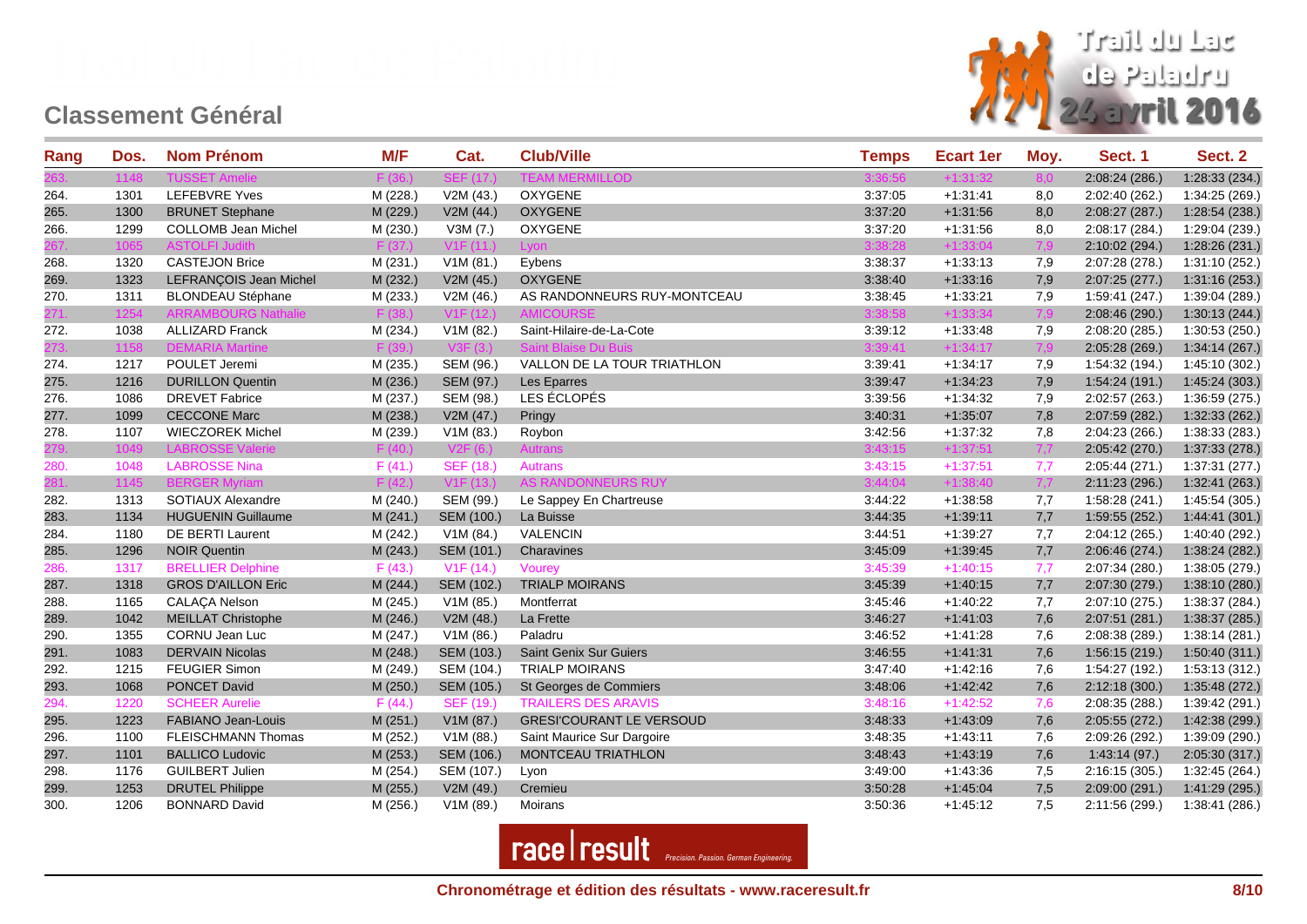

| Rang | Dos. | <b>Nom Prénom</b>               | M/F      | Cat.                   | <b>Club/Ville</b>         | Temps   | Ecart 1er  | Moy. | Sect. 1        | Sect. 2        |
|------|------|---------------------------------|----------|------------------------|---------------------------|---------|------------|------|----------------|----------------|
| 301. | 1208 | NORAZ Manu                      | M (257.) | V1M (90.)              | Meylan                    | 3:50:38 | $+1.45.14$ | 7,5  | 2:11:46 (298.) | 1:38:53(288.)  |
| 302. | 1332 | CICHY Alain                     | M (258.) | V2M(50.)               | N                         | 3:53:45 | $+1:48:21$ | 7,4  | 2:15:04 (302.) | 1:38:42(287.)  |
| 303. | 1265 | <b>MACQUET Laurent</b>          | M (259.) | V1M (91.)              | Saint Geoire En Valdaine  | 3:55:23 | $+1.49.59$ | 7,3  | 2:11:14 (295.) | 1:44:09(300.)  |
| 304. | 1128 | <b>THUILLIEZ Anne-Charlotte</b> | F(45.)   | V1F(15.)               | <b>Bilieu</b>             | 3:57:44 | $+1:52:20$ | 7,3  | 2:16:12(304.)  | 1:41:32 (296.) |
| 305. | 1249 | <b>FUGIER Sandra</b>            | F(46.)   | V <sub>1</sub> F (16.) | <b>ASSO NINON SOLEIL</b>  | 3:57:44 | $+1:52:20$ | 7,3  | 2:16:20(306.)  | 1:41:25 (294.) |
| 306. | 1119 | <b>PETITEAU Myriam</b>          | F(47.)   | V1F(17.)               | <b>URIAGE RUNNING</b>     | 3:58:50 | $+1:53:26$ | 7,2  | 2:11:43 (297.) | 1:47:07 (306.) |
|      | 1088 | <b>TOUCHET-CREN Carole</b>      | F(48.)   | V1F(18.)               | <b>GUC ATLETISME</b>      | 4:05:04 | $+1:59:40$ | 7,1  | 2:16:24(307.)  | 1:48:41 (309.) |
| 308. | 1284 | <b>DUPUIS Xavier</b>            | M (260.) | V1M (92.)              | Laval                     | 4:05:50 | $+2.00:26$ | 7,0  | 2:20:02 (308.) | 1:45:48 (304.) |
| 309. | 1159 | ARMAND-BONNET Damien            | M(261.)  | SEM (108.)             | Lyon                      | 4:07:02 | $+2:01:38$ | 7,0  | 2:32:27(313.)  | 1:34:36 (270.) |
| 310. | 1125 | <b>PEYRE Andre</b>              | M (262.) | V3M(8.)                | Saint Andre Le Gaz        | 4:08:04 | $+2.02:40$ | 7,0  | 2:20:41(310.)  | 1:47:23 (307.) |
| 311. | 1146 | <b>PEYRE Daniel</b>             | M (263.) | V1M (93.)              | Saint Andre Le Gaz        | 4:08:04 | $+2.02:40$ | 7,0  | 2:20:34(309)   | 1:47:30 (308.) |
| 312. | 1258 | <b>CHAMOLLET Thierry</b>        | M (264.) | V1M (94.)              | LES BRISEURS DE MONTAGNES | 4:09:15 | $+2:03:51$ | 6,9  | 2:12:48(301.)  | 1:56:27 (314.) |
| 313. | 1117 | <b>PERELMAN Claire</b>          | F(49.)   | V2F(7.)                | Grenoble                  | 4:13:42 | $+2:08:18$ | 6,8  | ()             | ()             |
| 314. | 1204 | <b>FOLTZ Aurelie</b>            | F(50.)   | SEF (20.)              | <b>NINON SOLEIL</b>       | 4:16:19 | $+2:10:55$ | 6,7  | 2:35:21(315.)  | 1:40:58 (293.) |
| 315. | 1184 | <b>PAROUTY Gilles</b>           | M (265.) | V2M(51.)               | Grenoble                  | 4:24:02 | $+2:18:38$ | 6,5  | 2:35.03(314.)  | 1:49:00(310.)  |
| 316. | 1028 | <b>VIGREUX Gilles</b>           | M (266.) | V2M(52.)               | Villemonble               | 4:28:30 | $+2:23:06$ | 6,4  | 2:22:33(311.)  | 2:05:58 (318.) |
| 317. | 1244 | <b>DUVERT Muriel</b>            | F(51.)   | SEF (21.)              | <b>NINON SOLEIL</b>       | 4:32:29 | $+2:27:05$ | 6.3  | 2:38:05(317.)  | 1:54:25(313.)  |
| 318. | 1018 | <b>COCAT Eric</b>               | M (267.) | V1M (95.)              | Le Gua                    | 4:37:17 | $+2:31:53$ | 6,2  | 2:38:51 (318.) | 1:58:26 (315.) |
| 319. | 1127 | <b>TRESORIER Jean-Philippe</b>  | M (268.) | V2M (53.)              | Saint Marcel Bel Accueil  | 4:43:07 | $+2:37:43$ | 6,1  | 2:39:11 (319.) | 2:03:57 (316.) |
| 320. | 1291 | <b>MARIE ROBIN Anne-Laure</b>   | F(52.)   | SEF (22.)              | Sainte-Blandine           | 4:46:45 | $+2:41:21$ | 6.0  | 2:37:20 (316.) | 2:09:25 (319.) |
| 321. | 1036 | <b>BOY Nathalie</b>             | F(53.)   | V1F(19.)               | Chamelet                  | 5:22:12 | $+3:16:48$ | 5,4  | 3.01:25(320.)  | 2:20:47 (320.) |
| 322. | 1037 | <b>DAUBIGNARD Sylvie</b>        | F(54.)   | V2F(8.)                | Chaponost                 | 5:45:33 | $+3:40:09$ | 5,0  | 3:17:58 (323.) | 2:27:35 (321.) |
| 323. | 1351 | <b>CORGIER Nicolas</b>          | M (269.) | SEM (109.)             | Virieu Sur Bourbre        | 5:49:14 | $+3:43.50$ | 4,9  | 3.09:25(321)   | 2:39:50 (323.) |
| 324. | 1007 | <b>CORGIER Karine</b>           | F(55.)   | V1F(20.)               | <b>Virieu Sur Bourbre</b> | 5:49:14 | $+3:43:50$ | 4.9  | 3:09:34(322)   | 2:39:41 (322.) |